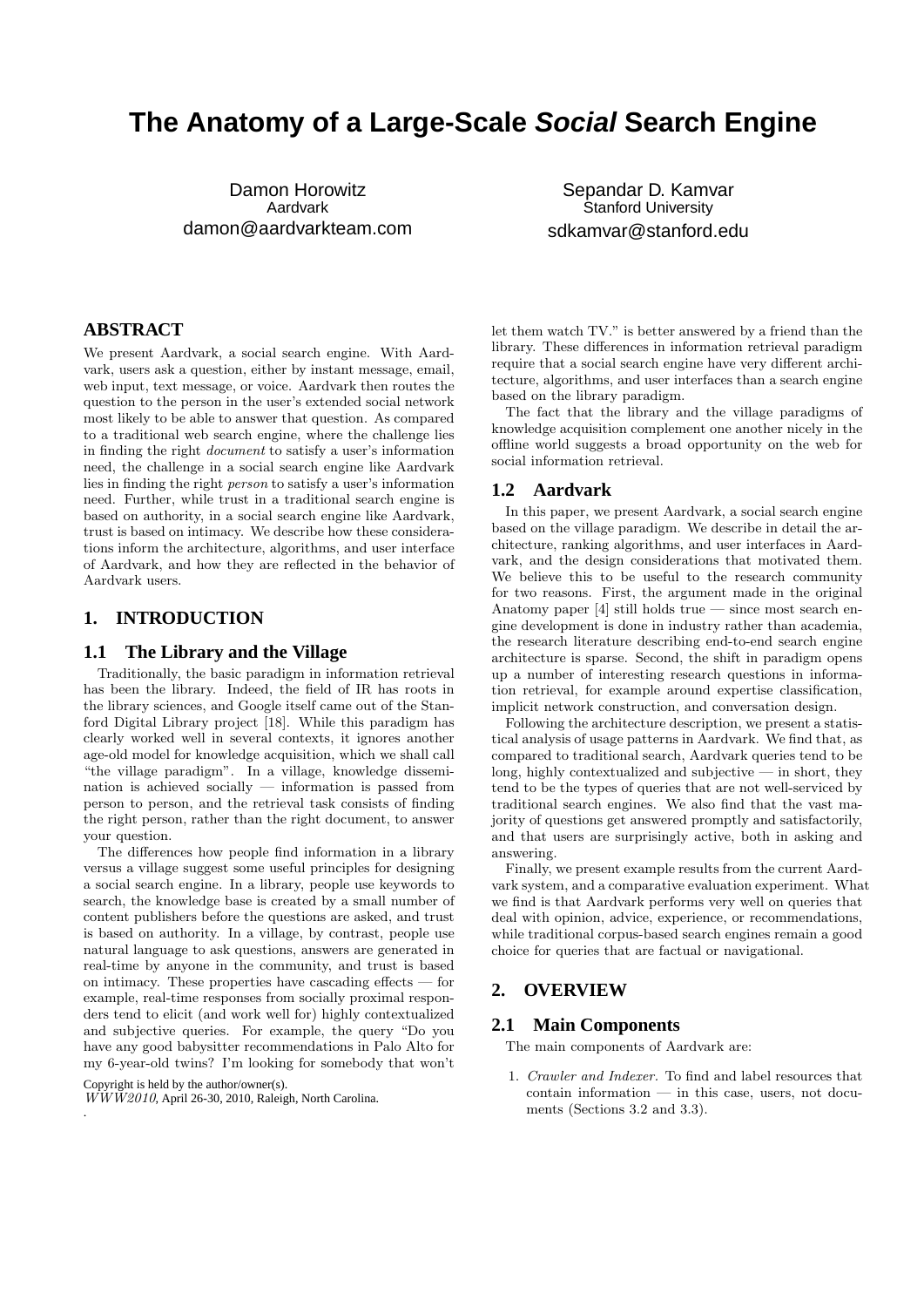- 2. Query Analyzer. To understand the user's information need (Section 3.4).
- 3. Ranking Function. To select the best resources to provide the information (Section 3.5).
- 4. UI. To present the information to the user in an accessible and interactive form (Section 3.6).

Most corpus-based search engines have similar key components with similar aims [4], but the means of achieving those aims are quite different.

Before discussing the anatomy of Aardvark in depth, it is useful to describe what happens behind the scenes when a new user joins Aardvark and when a user asks a question.

### **2.2 The Initiation of a User**

When a new user first joins Aardvark, the Aardvark system performs a number of indexing steps in order to be able to direct the appropriate questions to her for answering.

Because questions in Aardvark are routed to the user's extended network, the first step involves indexing friendship and affiliation information. The data structure responsible for this is the Social Graph. Aardvark's aim is not to build a social network, but rather to allow people to make use of their existing social networks. As such, in the sign-up process, a new user has the option of connecting to a social network such as Facebook or LinkedIn, importing their contact lists from a webmail program, or manually inviting friends to join. Additionally, anybody whom the user invites to join Aardvark is appended to their Social Graph – and such invitations are a major source of new users. Finally, Aardvark users are connected through common "groups" which reflect real-world affiliations they have, such as the schools they have attended and the companies they have worked at; these groups can be imported automatically from social networks, or manually created by users. Aardvark indexes this information and stores it in the Social Graph, which is a fixed width ISAM index sorted by userId. asked and the minimal particular is sensite to be the first question. The consistent the information (Section 3.6).<br>
4. UL To present the information to the mas in a section and the first question and interactive form (Se

Simultaneously, Aardvark indexes the topics about which the new user has some level of knowledge or experience. This topical expertise can be garnered from several sources: a user can indicate topics in which he believes himself to have expertise; a user's friends can indicate which topics they trust the user's opinions about; a user can specify an existing structured profile page from which the Topic Parser parses additional topics; a user can specify an account on which they regularly post status updates (e.g., Twitter or Facebook), from which the *Topic Extractor* extracts topics (from unstructured text) in an ongoing basis (see Section 3.3 for more discussion); and finally, Aardvark observes the user's behavior on Aardvark, in answering (or electing not to answer) questions about particular topics.

The set of topics associated with a user is recorded in the Forward Index, which stores each userId, a scored list of topics, and a series of further scores about a user's behavior (e.g., responsiveness or answer quality). From the Forward Index, Aardvark constructs an Inverted Index. The Inverted Index stores each topicId and a scored list of userIds that have expertise in that topic. In addition to topics, the Inverted Index stores scored lists of userIds for features like answer quality and response time.

Once the Inverted Index and Social Graph for a user are created, the user is now active on the system and ready to



Figure 1: Schematic of the architecture of Aardvark

# **2.3 The Life of a Query**

A user begins by asking a question, most commonly through instant message or text message The question gets sent from the input device to the Transport Layer, where it is normalized to a Message data structure, and sent to the Conversation Manager. Once the Conversation Manager determines that the message is a question, it sends the question to the Question Analyzer to determine the appropriate topics for the question. The Conversation Manager informs the asker which primary topic was determined for the question, and gives the asker the opportunity to edit it. It simultaneously issues a Routing Suggestion Request to the Routing Engine. The routing engine plays a role analogous to the ranking function in a corpus-based search engine. It accesses the Inverted Index and Social Graph for a list of candidate answerers, and ranks them to reflect how well it believes they can answer the question, and how good of a match they are for the asker. The Routing Engine returns a ranked list of Routing Suggestions to the Conversation Manager, which then contacts the potential answerers — one by one, or a few at a time, depending upon a *Routing Policy* — and asks them if they would like to answer the question, until a satisfactory answer is found. The Conversation Manager then forwards this answer along to the asker, and allows the asker and answerer to exchange followup messages.

# **3. ANATOMY**

#### **3.1 The Model**

The core of Aardvark is a statistical model for routing questions to potential answerers. We use a network variant of what has been called an aspect model [12], that has two primary features. First, it associates an unobserved class variable  $t \in T$  with each observation (i.e., the successful answer of question q by user  $u_i$ ). In other words, the probability  $p(u_i|q)$  that user i will successfully answer question q depends on whether q is about the topics t in which  $u_i$  has  $\textrm{expertise}^{1}$ :

$$
p(u_i|q) = \sum_{t \in T} p(u_i|t)p(t|q)
$$
 (1)

<sup>&</sup>lt;sup>1</sup>Equation 1 is a simplification of what Aardvark actually uses to match queries to answerers, but we present it this way for clarity and conciseness.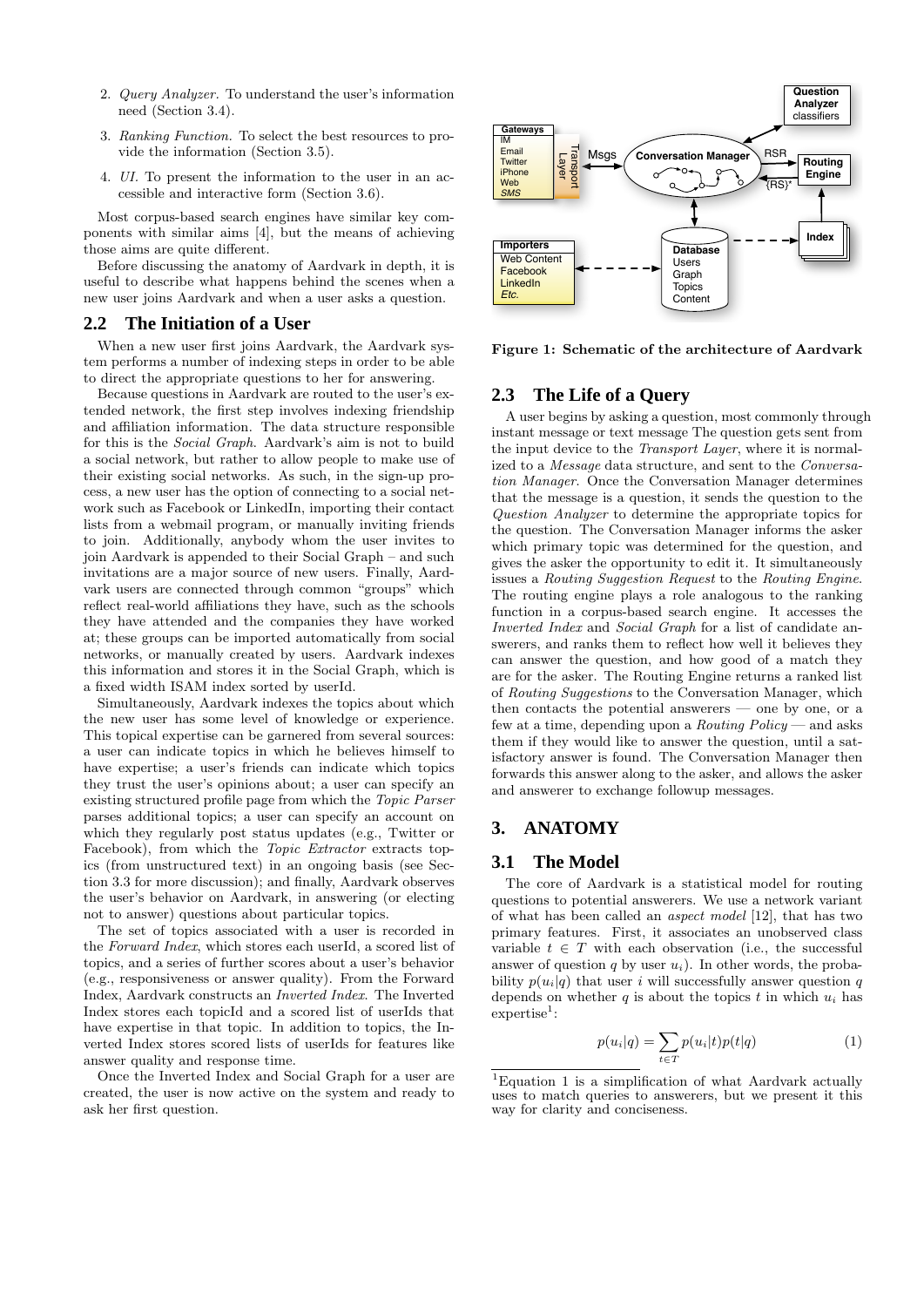The second main feature of the model is that it defines a query-independent probability of success for each potential asker/answerer pair  $(u_i, u_j)$ , based upon their degree of social connectedness and profile similarity. In other words, we define a probability  $p(u_i|u_j)$  that user  $u_i$  will deliver a satisfying answer to user  $u_j$ , regardless of the question.

We then define the scoring function  $s(u_i, u_j, q)$  as the composition of the two probabilities.

$$
s(u_i, u_j, q) = p(u_i|u_j) \cdot p(u_i|q) = p(u_i|u_j) \sum_{t \in T} p(u_i|t)p(t|q)
$$
\n(2)

Our goal in the ranking problem is: given a question  $q$ from user  $u_i$ , return a ranked list of users  $u_i \in U$  that maximizes  $s(u_i, u_j, q)$ .

Note that the scoring function is composed of a querydependent *relevance score*  $p(u_i|q)$  and a query-independent quality score  $p(u_i|u_j)$ . This bears similarity to the ranking functions of traditional corpus-based search engines such as Google [4]. The difference is that unlike quality scores like PageRank [18], Aardvark's quality score aims to measure intimacy rather than authority. And unlike the relevance scores in corpus-based search engines, Aardvark's relevance score aims to measure a user's potential to answer a query, rather than a document's existing capability to answer a query.

Computationally, this scoring function has a number of advantages. It allows real-time routing because it pushes much of the computation offline. The only component probability that needs to be computed at query time is  $p(t|q)$ . Computing  $p(t|q)$  is equivalent to assigning topics to a ques- $\tau$  tion — in Aardvark we do this by running a probabilistic classifier on the question at query time (see Section 3.4). The distribution  $p(u_i|t)$  assigns users to topics, and the distribution  $p(u_i|u_j)$  defines the Aardvark Social Graph. Both of these are computed by the Indexer at signup time, and then updated continuously in the background as users answer questions and get feedback (see Section 3.3). The component multiplications and sorting are also done at query time, but these are easily parallelizable, as the index is sharded by user.

## **3.2 Social Crawling**

A comprehensive knowledge base is important for search engines as query distributions tend to have a long tail [13]. In corpus-based search engines, this is achieved by largescale crawlers and thoughtful crawl policies. In Aardvark, the knowledge base consists of people rather than documents, so the methods for acquiring and expanding a comprehensive knowledge base are quite different.

With Aardvark, the more active users there are, the more potential answerers there are, and therefore the more comprehensive the coverage. More importantly, because Aardvark looks for answerers primarily within a user's extended social network, the denser the network, the larger the effective knowledge base.

This suggests that the strategy for increasing the knowledge base of Aardvark crucially involves creating a good experience for users so that they remain active and are inclined to invite their friends. An extended discussion of this is outside of the scope of this paper; we mention it here only to emphasize the difference in the nature of "crawling" in social search versus traditional search.

Given a set of active users on Aardvark, the effective

breadth of the Aardvark knowledge base depends upon designing interfaces and algorithms that can collect and learn an extended topic list for each user over time, as discussed in the next section.

## **3.3 Indexing People**

The central technical challenge in Aardvark is selecting the right user to answer a given question from another user. In order to do this, the two main things Aardvark needs to learn about each user  $u_i$  are: (1) the topics t he might be able to answer questions about  $p_{smoothed}(t|u_i)$ ; (2) the users  $u_i$  to whom he is connected  $p(u_i|u_i)$ .

**Topics.** Aardvark computes the distribution  $p(t|u_i)$  of topics known by user  $u_i$  from the following sources of information:

- Users are prompted to provide at least three topics which they believe they have expertise about.
- Friends of a user (and the person who invited a user) are encouraged to provide a few topics that they trust the user's opinion about.
- Aardvark parses out topics from users' existing online profiles (e.g., Facebook profile pages, if provided). For such pages with a known structure, a simple Topic Parsing algorithm uses regular expressions which were manually devised for specific fields in the pages, based upon their performance on test data.
- Aardvark automatically extracts topics from unstructured text on users' existing online homepages or blogs if provided. For unstructured text, a linear SVM identifies the general subject area of the text, while an ad-hoc named entity extractor is run to extract more specific topics, scaled by a variant tf-idf score.
- Aardvark automatically extracts topics from users' status message updates (e.g., Twitter messages, Facebook news feed items, IM status messages, etc.) and from the messages they send to other users on Aardvark.

The motivation for using these latter sources of profile topic information is a simple one: if you want to be able to predict what kind of content a user will generate (i.e.,  $p(t|u_i)$ , first examine the content they have generated in the past. In this spirit, Aardvark uses web content not as a source of existing answers about a topic, but rather, as an indicator of the topics about which a user is likely able to give new answers on demand.

In essence, this involves modeling a user as a contentgenerator, with probabilities indicating the likelihood she will likely respond to questions about given topics. Each topic in a user profile has an associated score, depending upon the confidence appropriate to the source of the topic. In addition, Aardvark learns over time which topics not to send a user questions about by keeping track of cases when the user:  $(1)$  explicitly "mutes" a topic;  $(2)$  declines to answer questions about a topic when given the opportunity; (3) receives negative feedback on his answer about the topic from another user.

Periodically, Aardvark will run a topic strengthening algorithm, the essential idea of which is: if a user has expertise in a topic and most of his friends also have some expertise in that topic, we have more confidence in that user's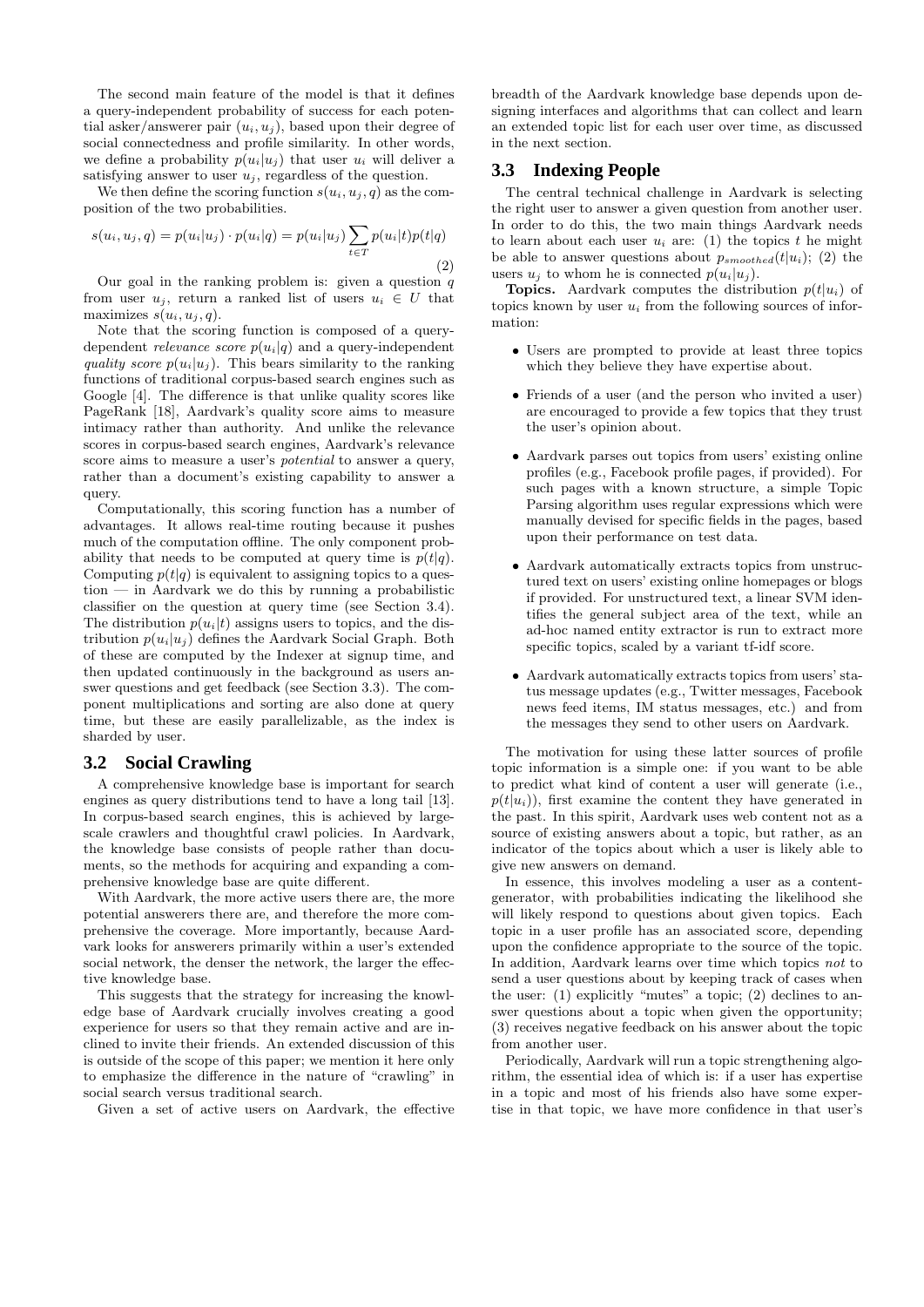level of expertise than if he were alone in his group with knowledge in that area. Mathematically, for some user  $u_i$ , his group of friends U, and some topic t, if  $p(t|u_i) \neq 0$ , then  $s(t|u_i) = p(t|u_i) + \gamma \sum_{u \in U} p(t|u)$ , where  $\gamma$  is a small constant. The s values are then renormalized to form probabilities.

Aardvark then runs two smoothing algorithms the purpose of which are to record the possibility that the user may be able to answer questions about additional topics not explicitly recorded in her profile. The first uses basic collaborative filtering techniques on topics (i.e., based on users with similar topics), the second uses semantic similarity<sup>2</sup>.

Once all of these bootstrap, extraction, and smoothing methods are applied, we have a list of topics and scores for a given user. Normalizing these topic scores so that  $\sum_{t \in T} p(t|u_i) = 1$ , we have a probability distribution for topics known by user  $u_i$ . Using Bayes' Law, we compute for each topic and user:

$$
p(u_i|t) = \frac{p(t|u_i)p(u_i)}{p(t)},
$$
\n
$$
(3)
$$

using a uniform distribution for  $p(u_i)$  and observed topic frequencies for  $p(t)$ . Aardvark collects these probabilities  $p(u_i|t)$  indexed by topic into the Inverted Index, which allows for easy lookup when a question comes in.

Connections. Aardvark computes the connectedness between users  $p(u_i|u_j)$  in a number of ways. While social proximity is very important here, we also take into account similarities in demographics and behavior. The factors considered here include:

- Social connection (common friends and affiliations)
- Demographic similarity
- Profile similarity (e.g., common favorite movies)
- Vocabulary match (e.g., IM shortcuts)
- Chattiness match (frequency of follow-up messages)
- Verbosity match (the average length of messages)
- Politeness match (e.g., use of "Thanks!")
- Speed match (responsiveness to other users)

Connection strengths between people are computed using a weighted cosine similarity over this feature set, normalized so that  $\sum_{u_i \in U} p(u_i|u_j) = 1$ , and stored in the Social Graph for quick access at query time.

Both the distributions  $p(u_i|u_j)$  in the Social Graph and  $p(t|u_i)$  in the Inverted Index are continuously updated as users interact with one another on Aardvark.

#### **3.4 Analyzing Questions**

The purpose of the Question Analyzer is to determine a scored list of topics  $p(t|q)$  for each question q representing the semantic subject matter of the question. This is the only probability distribution in equation 2 that is computed at query time.

It is important to note that in a social search system, the requirement for a Question Analyzer is only to be able to understand the query sufficiently for routing it to a likely answerer. This is a considerably simpler task than the challenge facing an ideal web search engine, which must attempt to determine exactly what piece of information the user is seeking (i.e., given that the searcher must translate her information need into search keywords), and to evaluate whether a given web page contains that piece of information. By contrast, in a social search system, it is the human answerer who has the responsibility for determining the relevance of an answer to a quesion — and that is a function which human intelligence is extremely well-suited to perform! The asker can express his information need in natural language, and the human answerer can simply use her natural understanding of the language of the question, of its tone of voice, sense of urgency, sophistication or formality, and so forth, to determine what information is suitable to include in a response. Thus, the role of the Question Analyzer in a social search system is simply to learn enough about the question that it may be sent to appropriately interested and knowledgeable human answerers.

As a first step, the following classifiers are run on each question: A *NonQuestionClassifier* determines if the input is not actually a question (e.g., is it a misdirected message, a sequence of keywords, etc.); if so, the user is asked to submit a new question. An InappropriateQuestionClassifier determines if the input is obscene, commercial spam, or otherwise inappropriate content for a public question-answering community; if so, the user is warned and asked to submit a new question. A TrivialQuestionClassifier determines if the input is a simple factual question which can be easily answered by existing common services (e.g., "What time is it now?", "What is the weather?", etc.); if so, the user is offered an automatically generated answer resulting from traditional web search. A LocationSensitiveClassifier determines if the input is a question which requires knowledge of a particular location, usually in addition to specific topical knowledge (e.g., "What's a great sushi restaurant in Austin, TX?"); if so, the relevant location is determined and passed along to the Routing Engine with the question.

Next, the list of topics relevant to a question is produced by merging the output of several distinct TopicMapper algorithms, each of which suggests its own scored list of topics:

- A *KeywordMatchTopicMapper* passes any terms in the question which are string matches with user profile topics through a classifier which is trained to determine whether a given match is likely to be semantically significant or misleading.<sup>3</sup>
- A *TaxonomyTopicMapper* classifies the question text into a taxonomy of roughly 3000 popular question topics, using an SVM trained on an annotated corpus of several millions questions.
- A Salient Term Topic Mapper extracts salient phrases from the question — using a noun-phrase chunker and a tf-

<sup>3</sup>For example, if the string "camel wrestling" occurs in a question, it is likely to be semantically relevant to a user who has "camel wrestling" as a profile topic; whereas the string "running" is too ambiguous to use in this manner without further validation, since it might errantly route a question about "running a business" to a user who knows about fitness.

<sup>&</sup>lt;sup>2</sup>In both the Person Indexing and the Question Analysis components, "semantic similarity" is computed by using an approximation of distributional similarity computed over Wikipedia and other corpora; this serves as a proxy measure of the topics' semantic relatedness.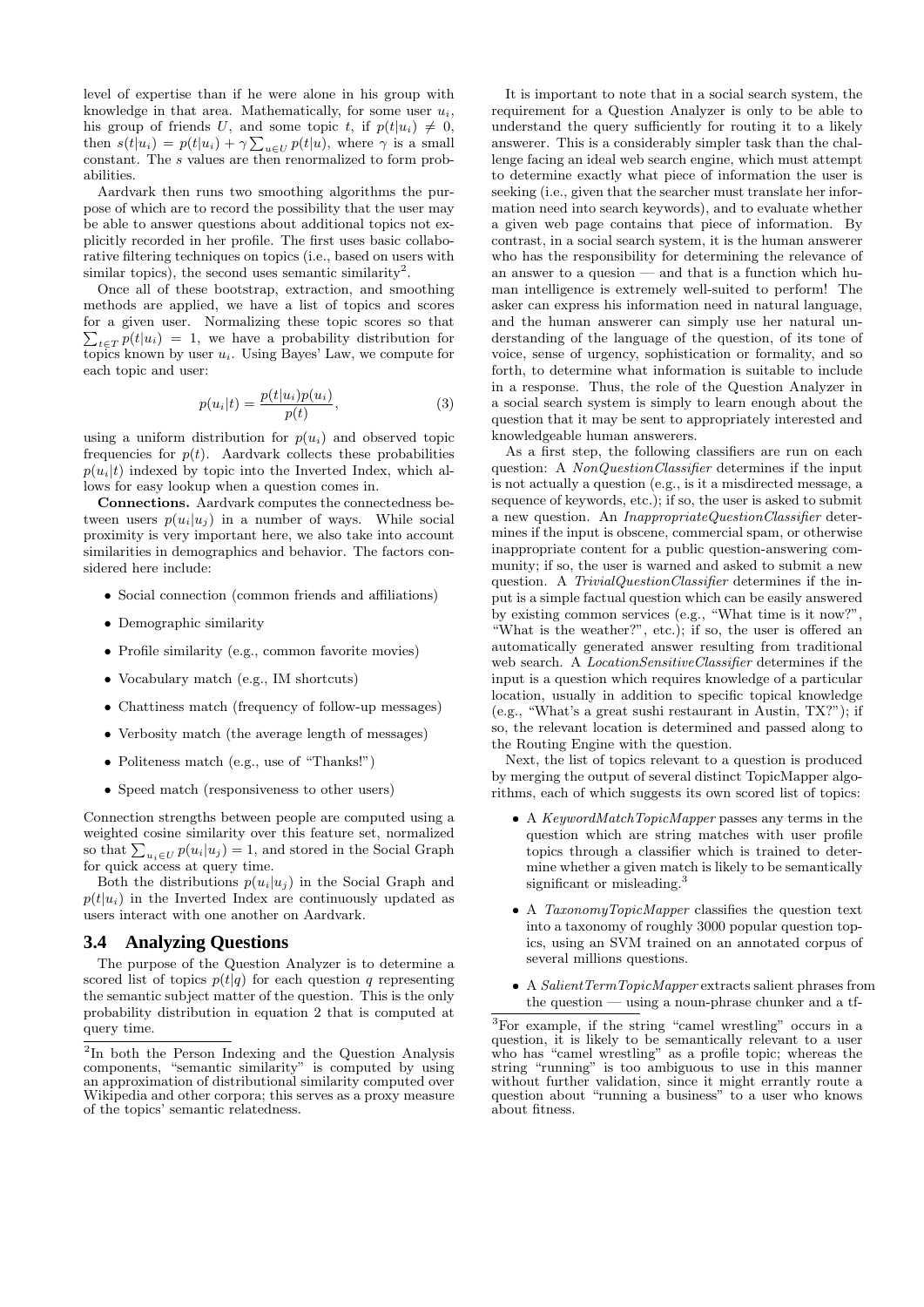idf–based measure of importance — and finds semantically similar user topics.

• A *UserTagTopicMapper* takes any user "tags" provided by the asker (or by any would-be answerers), and maps these to semantically-similar user topics.<sup>4</sup>

At present, the output distributions of these classifiers are combined by weighted linear combination. It would be interesting future work to explore other means of combining heterogeneous classifiers, such as the maximum entropy model in [16].

The Aardvark TopicMapper algorithms are continuously evaluated by manual scoring on random samples of 1000 questions. The topics used for selecting candidate answerers, as well as a much larger list of possibly relevant topics, are assigned scores by two human judges, with a third judge adjudicating disagreements. For the current algorithms on the current sample of questions, this process yields overall scores of 89% precision and 84% recall of relevant topics. In other words, 9 out of 10 times, Aardvark will be able to route a question to someone with relevant topics in her profile; and Aardvark will identify 5 out of every 6 possibly relevant answerers for each question based upon their topics.

## **3.5 The Aardvark Ranking Algorithm**

Ranking in Aardvark is done by the Routing Engine, which determines an ordered list of users (or "candidate answerers") who should be contacted to answer a question, given the asker of the question and the information about the question derived by the Question Analyzer. The core ranking function is described by equation 2; essentially, the Routing Engine can be seen as computing equation 2 for all candidate answerers, sorting, and doing some postprocessing.

The main factors that determine this ranking of users are Topic Expertise  $p(u_i|q)$ , Connectedness  $p(u_i|u_j)$ , and Availability:

Topic Expertise: First, the Routing Engine finds the subset of users who are semantic matches to the question: those users whose profile topics indicate expertise relevant to the topics which the question is about. Users whose profile topics are closer matches to the question's topics are given higher rank. For questions which are location-sensitive (as defined above), only users with matching locations in their profiles are considered.

Connectedness: Second, the Routing Engine scores each user according to the degree to which she herself  $-$  as a person, independently of her topical expertise — is a good "match" for the asker for this information query. The goal of this scoring is to optimize the degree to which the asker and the answerer feel kinship and trust, arising from their sense of connection and similarity, and meet each other's expectations for conversational behavior in the interaction.

Availability: Third, the Routing Engine prioritizes candidate answerers in such a way so as to optimize the chances that the present question will be answered, while also preserving the available set of answerers (i.e., the quantity of "answering resource" in the system) as much as possible by

spreading out the answering load across the user base. This involves factors such as prioritizing users who are currently online (e.g., via IM presence data, iPhone usage, etc.), who are historically active at the present time-of-day, and who have not been contacted recently with a request to answer a question.

Given this ordered list of candidate answerers, the Routing Engine then filters out users who should not be contacted, according to Aardvark's guidelines for preserving a high-quality user experience. These filters operate largely as a set of rules: do not contact users who prefer to not be contacted at the present time of day; do not contact users who have recently been contacted as many times as their contact frequency settings permit; etc.

Since this is all done at query time, and the set of candidate answerers can potentially be very large, it is useful to note that this process is parallelizable. Each shard in the Index computes its own ranking for the users in that shard, and sends the top users to the Routing Engine. This is scalable as the user base grows, since as more users are added, more shards can be added.

The list of candidate answerers who survive this filtering process are returned to the Conversation Manager. The Conversation Manager then proceeds with opening channels to each of them, serially, inquiring whether they would like to answer the present question; and iterating until an answer is provided and returned to the asker.

#### **3.6 User Interface**

Since social search is modeled after the real-world process of asking questions to friends, the various user interfaces for Aardvark are built on top of the existing communication channels that people use to ask questions to their friends: IM, email, SMS, iPhone, Twitter, and Web-based messaging. Experiments were also done using actual voice input from phones, but this is not live in the current Aardvark production system.

In its simplest form, the user interface for asking a question on Aardvark is any kind of text input mechanism, along with a mechanism for displaying textual messages returned from Aardvark. (This kind of very lightweight interface is important for making the search service available anywhere, especially now that mobile device usage is ubiquitous across most of the globe.)

However, Aardvark is most powerful when used through



Figure 2: Screenshot of Aardvark over IM

<sup>4</sup>A general principle in the design of Aardvark is to use human intelligence wherever possible to improve the quality of the system. For the present task of Question Analysis, this involves giving both askers and answerers prompts and simple commands for telling Aardvark directly what the subject matter of a question is.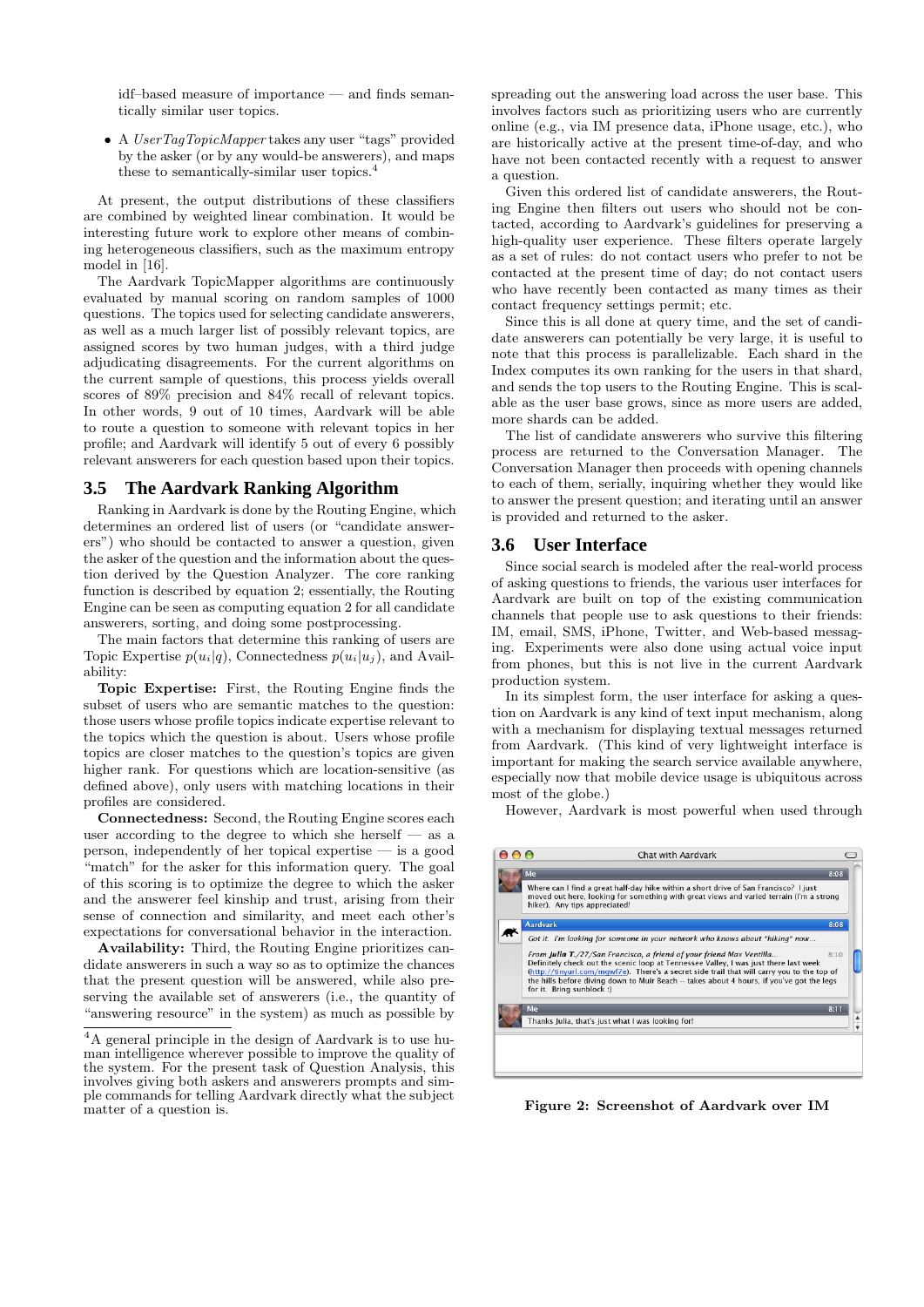

Figure 3: Example of Aardvark interacting with an answerer

a chat-like interface that enables ongoing conversational interaction. A private 1-to-1 conversation creates an intimacy which encourages both honesty and freedom within the constraints of real-world social norms. (By contrast, answering forums where there is a public audience can both inhibit potential answerers [17] or motivate public performance rather than authentic answering behavior [22].) Further, in a realtime conversation, it is possible for an answerer to request clarifying information from the asker about her question, or for the asker to follow-up with further reactions or inquiries to the answerer.

There are two main interaction flows available in Aardvark for answering a question. The primary flow involves Aardvark sending a user a message (over IM, email, etc.), asking if she would like to answer a question: for example, "You there? A friend from the Stanford group has a question about \*search engine optimization\* that I think you might be able to answer.". If the user responds affirmatively, Aardvark relays the question as well as the name of the questioner. The user may then simply type an answer the question, type in a friend's name or email address to refer it to someone else who might answer, or simply "pass" on this request.<sup>5</sup>

A key benefit of this interaction model is that the available set of potential answerers is not just whatever users happen to be visiting a bulletin board at the time a question is posted, but rather, the entire set of users that Aardvark has contact information for. Because this kind of "reaching out" to users has the potential to become an unwelcome interruption if it happens too frequently, Aardvark sends such requests for answers usually less than once a day to



Figure 4: Screenshot of Aardvark Answering Tab on iPhone

a given user (and users can easily change their contact settings, specifying prefered frequency and time-of-day for such requests). Further, users can ask Aardvark "why" they were selected for a particular question, and be given the option to easily change their profile if they do not want such questions in the future. This is very much like the real-world model of social information sharing: the person asking a question, or the intermediary in Aardvark's role, is careful not to impose too much upon a possible answerer. The ability to reach out to an extended network beyond a user's immediate friendships, without imposing too frequently on that network, provides a key differentiating experience from simply posting questions to one's Twitter or Facebook status message.

A secondary flow of answering questions is more similar to traditional bulletin-board style interactions: a user sends a message to Aardvark (e.g., "try") or visits the "Answering" tab of Aardvark website or iPhone application (Figure 4), and Aardvark shows the user a recent question from her network which has not yet been answered and is related to her profile topics. This mode involves the user initiating the exchange when she is in the mood to try to answer a question; as such, it has the benefit of an eager potential answerer – but as the only mode of answering it does not effectively tap into the full diversity of the user base (since most users do not initiate these episodes). This is an important point: while almost everyone is happy to answer questions (see Section 5) to help their friends or people they are connected to, not everyone goes out of their way to do so. This willingness to be helpful persists because when users do answer questions, they report that it is a very gratifying experience: they have been selected by Aardvark because of their expertise, they were able to help someone who had a need in the moment, and they are frequently thanked for their help by the asker.

In order to play the role of intermediary in an ongoing conversation, Aardvark must have some basic conversational intelligence in order to understand where to direct messages

<sup>5</sup>There is no shame in "passing" on a question, since nobody else knows that the question was sent to you. Similarly, there is no social cost to the user in asking a question, since you are not directly imposing on a friend or requesting a favor; rather, Aardvark plays the role of the intermediary who bears this social cost.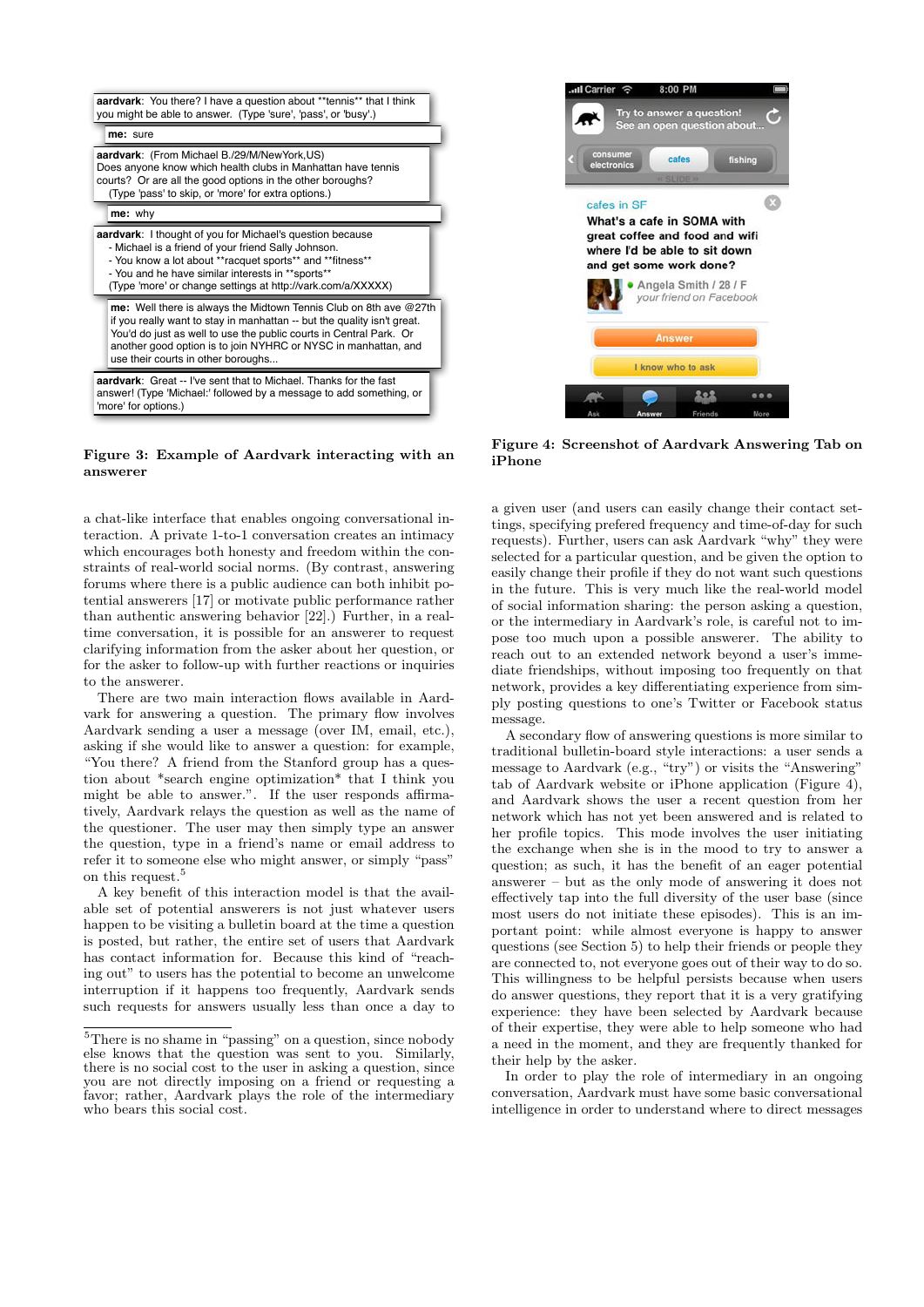| "What fun bars downtown have outdoor<br>seating?"<br>"I'm just getting into photography. Any<br>suggestions for a digital camera that would<br>be easy enough for me to use as a<br>beginner, but I'll want to keep using for a<br>while?" | "I've started running at least 4 days each<br>week, but I'm starting to get some knee and<br>ankle pain. Any ideas about how to address<br>this short of running less?"<br>"I need a good prank to play on my                     |
|--------------------------------------------------------------------------------------------------------------------------------------------------------------------------------------------------------------------------------------------|-----------------------------------------------------------------------------------------------------------------------------------------------------------------------------------------------------------------------------------|
| "I'm going to Berlin for two weeks and<br>would like to take some day trips to places<br>that aren't too touristy. Where should I go?"                                                                                                     | supervisor. She has a good sense of<br>humor, but is overly professional. Any<br>ideas?"                                                                                                                                          |
| "My friend's in town and wants to see live<br>music. We both love bands like the<br>Counting Crows, Any recommendations for<br>shows (of any size) to check out?"                                                                          | "I just moved and have the perfect spot for<br>a plant in my living room. It gets a lot of<br>light from the north and south, but I know I<br>won't be too reliable with watering. Any<br>suggestions for plants that won't die?" |
| "Is there any way to recover an unsaved<br>Excel file that was closed manually on a<br>Mac?"                                                                                                                                               | "Should I wear brown or black shoes with a<br>light brown suit?"                                                                                                                                                                  |
| "I'm putting together a focus group to talk<br>about my brand new website. Any tips on<br>making it as effective as possible?"                                                                                                             | "I need to analyze a Spanish poem for<br>class. What are some interesting Spanish<br>poems that aren't too difficult to translate?"                                                                                               |
| "I'm making cookies but ran out of baking<br>powder. Is there anything I can substitute?"                                                                                                                                                  | "I always drive by men selling strawberries<br>on Stanford Ave. How much do they charge                                                                                                                                           |
| "I have a job interview over lunch tomorrow.<br>Is there any interview restaurant etiquette<br>that I should know?"                                                                                                                        | per flat?"                                                                                                                                                                                                                        |
|                                                                                                                                                                                                                                            | "My girlfriend's ex bought her lots of<br>expensive presents on anniversaries. I'm<br>pretty broke, but want to show her that I<br>care. Any ideas for things I could do that<br>are not too cliche?"                             |
| "I want to give my friend something that<br>lasts as a graduation present, but someone<br>already gave her jewelry. What else could I<br>give her?"                                                                                        |                                                                                                                                                                                                                                   |

Figure 5: A random set of queries from Aardvark

from a user: is a given message a new question, a continuation of a previous question, an answer to an earlier question, or a command to Aardvark? The details of how the Conversation Manager manages these complications and disambiguates user messages are not essential so they are not elaborated here; but the basic approach is to use a state machine to model the discourse context.

In all of the interfaces, wrappers around the messages from another user include information about the user that can facilitate trust: the user's Real Name nametag, with their name, age, gender, and location; the social connection between you and the user (e.g., "Your friend on Facebook", "A friend of your friend Marshall Smith", "You are both in the Stanford group", etc.); a selection of topics the user has expertise in; and summary statistics of the user's activity on Aardvark (e.g., number of questions recently asked or answered).

Finally, it is important throughout all of the above interactions that Aardvark maintains a tone of voice which is friendly, polite, and appreciative. A social search engine depends upon the goodwill and interest of its users, so it is important to demonstrate the kind of (linguistic) behavior that can encourage these sentiments, in order to set a good example for users to adopt. Indeed, in user interviews, users often express their desire to have examples of how to speak or behave socially when using Aardvark; since it is a novel paradigm, users do not immediately realize that they can behave in the same ways they would in a comparable realworld situation of asking for help and offering assistance. All of the language that Aardvark uses is intended both to be a communication mechanism between Aardvark and the user and an example of how to interact with Aardvark.

Overall, a large body of research [8, 2, 7, 21] shows that when you provide a 1-1 communication channel, use real identities rather than pseudonyms, facilitate interactions between existing real-world relationships, and consistently provide examples of how to behave, users in an online commu-

| <b>EXAMPLE 1</b>                                                                                                                                                                                                                                                                                  | <b>EXAMPLE 2</b>                                                                                                                                                                                                                                                                                                                                                                                                                                                                                                                                                                                                                                                                                                  |
|---------------------------------------------------------------------------------------------------------------------------------------------------------------------------------------------------------------------------------------------------------------------------------------------------|-------------------------------------------------------------------------------------------------------------------------------------------------------------------------------------------------------------------------------------------------------------------------------------------------------------------------------------------------------------------------------------------------------------------------------------------------------------------------------------------------------------------------------------------------------------------------------------------------------------------------------------------------------------------------------------------------------------------|
| (Question from Mark C./M/LosAltos,CA)<br>I am looking for a restaurant in San<br>Francisco that is open for lunch. Must be<br>very high-end and fancy (this is for a small,<br>formal, post-wedding gathering of about 8                                                                          | (Question from James R./M/<br>TwinPeaksWest.SF)<br>What is the best new restaurant in San<br>Francisco for a Monday business dinner?<br>Fish & Farm? Gitane? Quince (a little older)?<br>(+7 minutes -- Answer from Paul D./M/<br>SanFrancisco, CA -- A friend of your friend<br>Sebastian V.)<br>For business dinner I enjoyed Kokkari<br>Estiatorio at 200 Jackson. If you prefer a<br>place in SOMA i recommend Ozumo (a great<br>sushi restaurant).<br>(Reply from James to Paul)<br>thx I like them both a lot but I am ready to try<br>something new<br>(+1 hour -- Answer from Fred M./29/M/<br>Marina.SF)<br>Quince is a little fancy La Mar is pretty<br>fantastic for cevice - like the Slanted Door of |
| people).<br>(+4 minutes -- Answer from Nick T./28/M/<br>SanFrancisco, CA -- a friend of your friend<br>Fritz Schwartz)<br>fringale (fringalesf.com) in soma is a good<br>bet: small, fancy, french (the french actually<br>hang out there too). Lunch: Tuesday -<br>Friday: 11:30am - 2:30pm      |                                                                                                                                                                                                                                                                                                                                                                                                                                                                                                                                                                                                                                                                                                                   |
| (Reply from Mark to Nick)<br>Thanks Nick, you are the best PM ever!                                                                                                                                                                                                                               |                                                                                                                                                                                                                                                                                                                                                                                                                                                                                                                                                                                                                                                                                                                   |
| (Reply from Nick to Mark)<br>you're very welcome. hope the days they're<br>open for lunch work                                                                                                                                                                                                    |                                                                                                                                                                                                                                                                                                                                                                                                                                                                                                                                                                                                                                                                                                                   |
| <b>EXAMPLE 3</b>                                                                                                                                                                                                                                                                                  | peruvian food                                                                                                                                                                                                                                                                                                                                                                                                                                                                                                                                                                                                                                                                                                     |
| (Question from Brian T./22/M/Castro, SF) What is a good place to take a spunky, off-the-cuff,<br>social, and pretty girl for a nontraditional, fun, memorable dinner date in San Francisco?                                                                                                       |                                                                                                                                                                                                                                                                                                                                                                                                                                                                                                                                                                                                                                                                                                                   |
| (+4 minutes -- Answer from Dan G./M/SanFrancisco,CA)<br>Start with drinks at NocNoc (cheap, beer/wine only) and then dinner at RNM (expensive,<br>across the street).                                                                                                                             |                                                                                                                                                                                                                                                                                                                                                                                                                                                                                                                                                                                                                                                                                                                   |
| (Reply from Brian to Dan) Thanks!                                                                                                                                                                                                                                                                 |                                                                                                                                                                                                                                                                                                                                                                                                                                                                                                                                                                                                                                                                                                                   |
| (+6 minutes -- Answer from Anthony D./M/Sunnyvale, CA -- you are both in the Google group)<br>Take her to the ROTL production of Tommy, in the Mission. Best show i've seen all year!                                                                                                             |                                                                                                                                                                                                                                                                                                                                                                                                                                                                                                                                                                                                                                                                                                                   |
| (Reply from Brian to Anthony) Tommy as in the Who's rock opera? COOL!                                                                                                                                                                                                                             |                                                                                                                                                                                                                                                                                                                                                                                                                                                                                                                                                                                                                                                                                                                   |
| to having great food and good really friendly service, it has an atmosphere that's perfectly in<br>between casual and romantic. It's a quirky place, interesting funny menu, but not exactly non-<br>traditional in the sense that you're not eating while suspended from the ceiling or anything | (+10 minutes -- Answer from Bob F./M/Mission, SF -- you are connected through Mathias' friend<br>Samantha S.) Cool question. Spork is usually my top choice for a first date, because in addition                                                                                                                                                                                                                                                                                                                                                                                                                                                                                                                 |

Figure 6: Three complete Aardvark interactions

nity will behave in a manner that is far more authentic and helpful than pseudonymous multicasting environments with no moderators. The design of the Aardvark's UI has been carefully crafted around these principles.

# **4. EXAMPLES**

In this section we take a qualitative look at user behavior on Aardvark. Figure 5 shows a random sample of questions asked on Aardvark in this period. Figure 6 takes a closer look at three questions sent to Aardvark during this period, all three of which were categorized by the Question Analyzer under the primary topic "restaurants in San Francisco".<sup>6</sup>

In Example 1, Aardvark opened 3 channels with candidate answerers, which yielded 1 answer. An interesting (and not uncommon) aspect of this example is that the asker and the answerer in fact were already acquaintances, though only listed as "friends-of-friends" in their online social graphs; and they had a quick back-and-forth chat through Aardvark.

In Example 2, Aardvark opened 4 channels with candidate answerers, which yielded two answers. For this question, the "referral" feature was useful: one of the candidate answerers was unable to answer, but referred the question along to a friend to answer; this enables Aardvark to tap into the knowledge of not just its current user base, but also the knowledge of everyone that the current users know. The asker wanted more choices after the first answer, and resubmitted the question to get another recommendation, which came from a user whose profile topics related to business and finance (in addition to dining).

In Example 3, Aardvark opened 10 channels with candidate answerers, yielding 3 answers. The first answer came from someone with only a distant social connection to the

 $6$ Names and affiliations have been changed to protect privacy.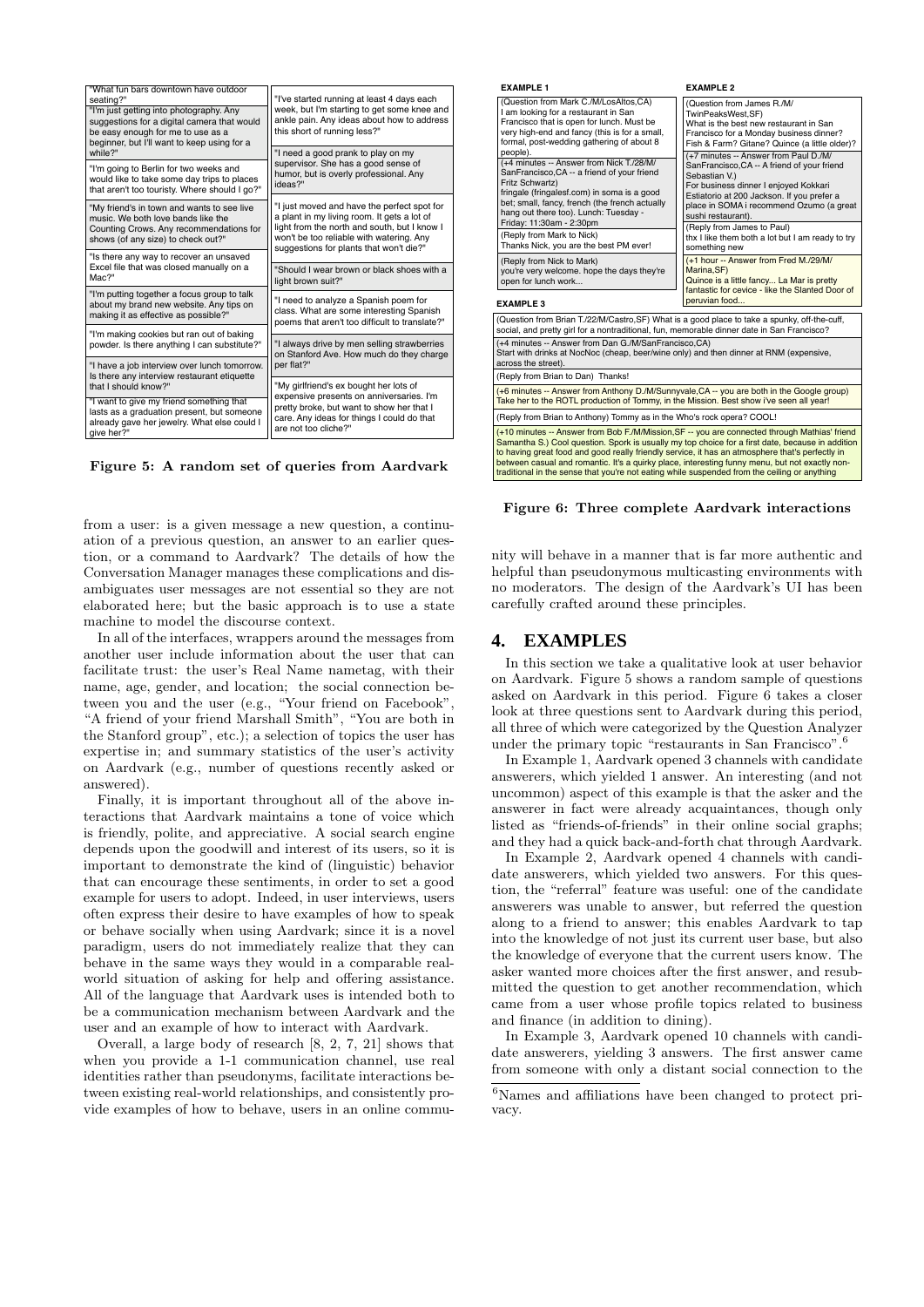

Figure 7: Aardvark user growth

asker; the second answer came from a coworker; and the third answer came from a friend-of-friend-of-friend. The third answer, which is the most detailed, came from a user who has topics in his profile related to both "restaurants" and "dating".

One of the most interesting features of Aardvark is that it allows askers to get answers that are hypercustomized to their information need. Very different restaurant recommendations are appropriate for a date with a spunky and spontaneous young woman, a post-wedding small formal family gathering, and a Monday evening business meeting — and human answerers are able to recognize these constraints. It is also interesting to note that in most of these examples (as in the majority of Aardvark questions), the asker took the time to thank the answerer for helping out.

# **5. ANALYSIS**

The following statistics give a picture of the current usage and performance of Aardvark.

Aardvark was first made available semi-publicly in a beta release in March of 2009. From March 1, 2009 to October 20, 2009, the number of users grew to 90,361, having asked a total of 225,047 questions and given 386,702 answers. All of the statistics below are taken from the last month of this period (9/20/2009-10/20/2009).

- Aardvark is actively used As of October, 2009, 90,361 users have created accounts on Aardvark, growing organically from 2,272 users since March 2009. In this period, 50,526 users (55.9% of the user base) generated content on Aardvark (i.e., asked or answered a question), while 66,658 users (73.8% of the user base) passively engaged (i.e., either referred or tagged other peoples questions). The average query volume was 3,167.2 questions per day in this period, and the median active user issued 3.1 queries per month. Figure 7 shows the number of users per month from early testing through October 2009.
- Mobile users are particularly active Mobile users had an average of 3.6322 sessions per month, which is surprising on two levels. First, mobile users of Aardvark are more active than desktop users. (As a point of comparison, on Google, desktop users are almost 3



Figure 8: Categories of questions sent to Aardvark



Figure 9: Distribution of questions and answering times.

times as active as mobile users [14].) Second, mobile users of Aardvark are almost as active in absolute terms as mobile users of Google (who have on average 5.68 mobile sessions per month [14]). This is quite surprising for a service that has only been available for 6 months.

We believe this is for two reasons. First, browsing through traditional web search results on a phone is unwieldy. On a phone, it's more useful to get a single short answer that's crafted exactly to your query. Second, people are used to using natural language with phones, and so Aardvark's query model feels natural in that context. These considerations (and early experiments) also suggest that Aardvark mobile users will be similarly active with voice-based search.

Questions are highly contextualized As compared to web search, where the average query length is between 2.2 – 2.9 words [14, 19], with Aardvark, the average query length is 18.6 words (median=13). While some of this increased length is due to the increased usage of function words, 45.3% of these words are content words that give context to the query. In other words, as compared to traditional web search, Aardvark questions have 3–4 times as much context.

The addition of context results in a greater diversity of queries. While in Web search, between 57 and 63% of queries are unique [19, 20], in Aardvark 98.1% of questions are unique (and 98.2% of answers are unique).

Questions often have a subjective element A manual tally of 1000 random questions between March and October of 2009 shows that 64.7% of queries have a subjective element to them (for example, "Do you know of any great delis in Baltimore, MD?" or "What are the things/crafts/toys your children have made that made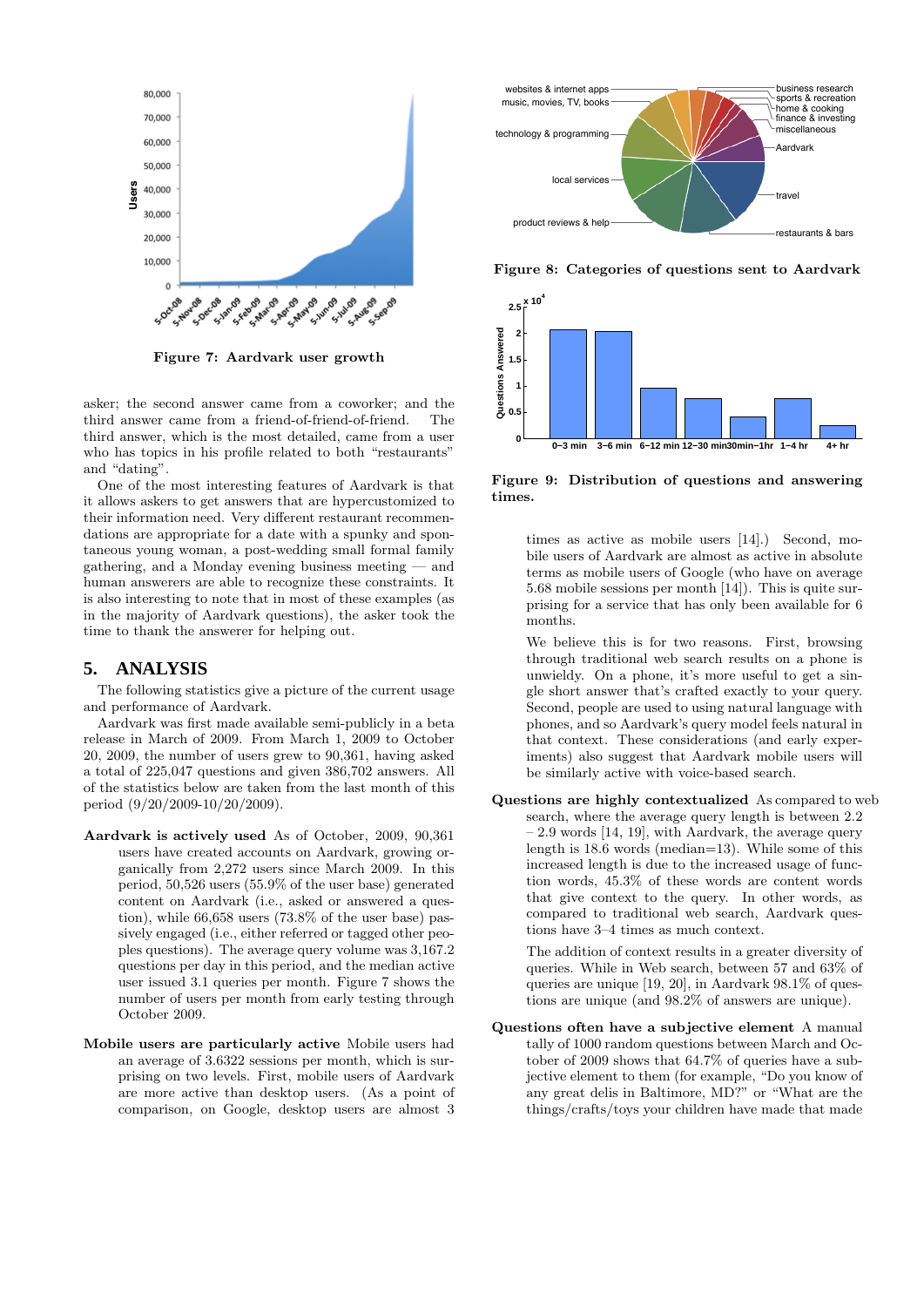

Figure 10: Distribution of questions and number of answers received.

them really proud of themselves?"). In particular, advice or recommendations queries regarding travel, restaurants, and products are very popular. A large number of queries are locally oriented. About 10% of questions related to local services, and 13% dealt with restaurants and bars. Figure 8 shows the top categories of questions sent to Aardvark. The distribution is not dissimilar to that found with traditional web search engines [3], but with a much smaller proportion of reference, factual, and navigational queries, and a much greater proportion of experience-oriented, recommendation, local, and advice queries.

- Questions get answered quickly 87.7% of questions submitted to Aardvark received at least 1 answer, and 57.2% received their first answer in less than 10 minutes. On average, a question received 2.08 answers (Figure 10),  $^7$  and the median answering time was 6 minutes and 37 seconds (Figure 9). By contrast, on public question and answer forums such as Yahoo! Answers [11] most questions are not answered within the first 10 minutes, and for questions asked on Facebook, only 15.7% of questions are answered within 15 minutes [17]. (Of course, corpus-based search engines such as Google return results in milliseconds, but many of the types of questions that are asked from Aardvark require extensive browsing and query refinement when asked on corpus-based search engines.)
- Answers are high quality Aardvark answers are both comprehensive and concise. The median answer length was 22.2 words; 22.9% of answers were over 50 words (the length of a paragraph); and 9.1% of answers included hypertext links in them. 70.4% of inline feedback which askers provided on the answers they received rated the answers as 'good', 14.1% rated the answers as 'OK', and 15.5% rated the answers as 'bad'.
- There are a broad range of answerers 78,343 users (86.7% of users) have been contacted by Aardvark with a request to answer a question, and of those, 70% have



Figure 11: Distribution of percentage of users and number of topics

asked to look at the question, and 38.0% have been able to answer. Additionally, 15,301 users (16.9% of all users) have contacted Aardvark of their own initiative to try answering a question (see Section 3.6 for an explanation of these two modes of answering questions). Altogether, 45,160 users (50.0% of the total user base) have answered a question; this is 75% of all users who interacted with Aardvark at all in the period (66,658 users). As a comparison, only 27% of Yahoo! Answers users have ever answered a question [11]. While a smaller portion of the Aardvark user base is much more active in answering questions – approximately 20% of the user base is responsible for 85% of the total number of answers delivered to date – the distribution of answers across the user base is far broader than on a typical user-generated-content site [11].

- Social Proximity Matters Of questions that were routed to somebody in the asker's social network (most commonly a friend of a friend), 76% of the inline feedback rated the answer as 'good', whereas for those answers that came from outside the asker's social network, 68% of them were rated as 'good'.
- People are indexable 97.7% of the user base has at least 3 topics in their profiles, and the median user has 9 topics in her profile. In sum, Aardvark users added 1,199,323 topics to their profiles; not counting overlapping topics, this yields a total of 174,605 distinct topics which the current Aardvark user base has expertise in. The currently most popular topics in user profiles in Aardvark are "music", "movies", "technology", and "cooking", but in general most topics are as specific as "logo design" and "San Francisco pickup soccer".

# **6. EVALUATION**

To evaluate social search compared to web search, we ran a side-by-side experiment with Google on a random sample of Aardvark queries. We inserted a "Tip" into a random sample of active questions on Aardvark that read: "Do you want to help Aardvark run an experiment?" with a link to an instruction page that asked the user to reformulate their question as a keyword query and search on Google. We asked the users to time how long it took to find a satisfactory answer on both Aardvark and Google, and to rate the answers from both on a 1-5 scale. If it took longer than 10 minutes to find a satisfactory answer, we instructed the user to give up. Of the 200 responders in the experiment set, we

<sup>7</sup>A question may receive more than one answer when the Routing Policy allows Aardvark to contact more than one candidate answerer in parallel for a given question, or when the asker resubmits their question to request a second opinion.